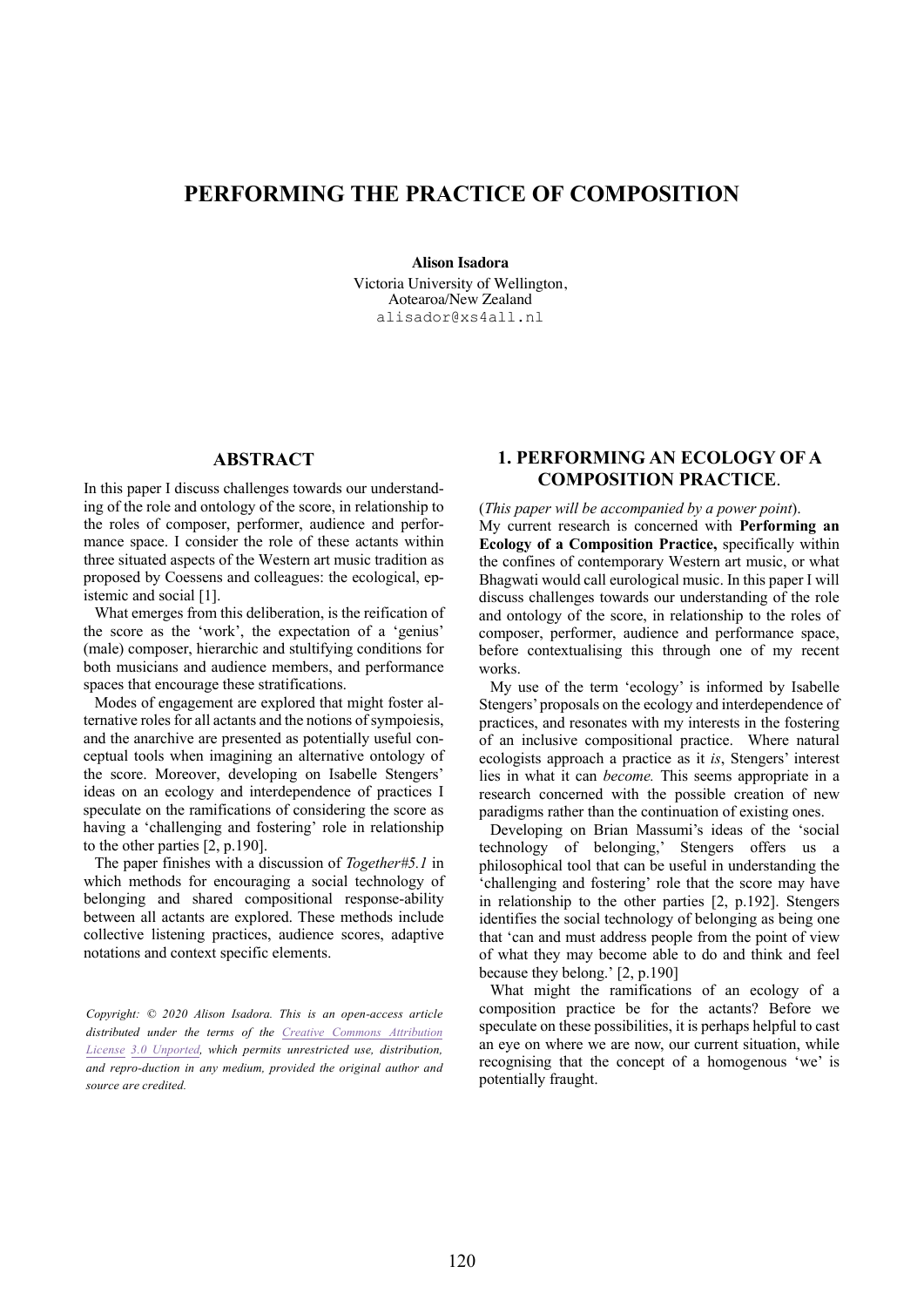## **2. SITUATEDNESS**

Coessens and colleagues use Willem J. Clancey's definition of situatedness: "Where you are, when you do, what you do, matters" and make a distinction between three different aspects of situatedness: ecological, epistemic and social  $[1, p.47]$ <sup>1</sup> I would like to briefly consider the conditions of contemporary Western art music through this triple lens of situatedness.

Contemporary Western art music primarily emerges out of institutions that also teach the Western 'classical' music tradition.<sup>2</sup> Most musicians and composers involved in new music have studied and performed within this heritage. Furthermore, audiences for contemporary music concerts often consist of people who also attend historic Western art music concerts. It is not surprising therefore that codes of relationship in a new music context are closely con-nected to their historical relative. These codes determine not only how composers, performers and listeners position themselves and how they relate to each other but also their position in relationship to the score.

The score itself is not a neutral object. Bhagwati's insight into the inherent limitations of notational systems and his uncovering of 'notational bias', encourages a situated reading of scores and raises questions regarding the (often) unconscious perspective of notation in a compositional practice [3].

## **3. ONTOLOGICAL ISSUES**

Historically in Western art music the score mediated the relationship between composer, performer and audience. The ontology of the 'work', the reification of the score, traditionally encouraged a clear delineation between composing and performing roles and resulted in the idea of a hierarchic flow of information from composer via the score to the performer and finally audience [4].

Musicologists such as Goehr and Durkin and the philosopher Benson argue, albeit from different vantage points, that the focus on 'works' rather than performances does not acknowledge the creative input from the performer in the artistic process. Furthermore, such a model is unlikely to allow for a potential creative function for the audience or a recognition of contextual situatedness. It is my suggestion that in order to explore the potential of a new music composition practice, it may be useful to 'transversally' explore connections between theories from Philosophy and Performance Studies and practices from modern theatre and dance that enable dynamic, creative roles for the composer, score, performer, audience and performance space.

Numerous musical ontologies have been developed over the years, mostly focusing on various levels of agency between the 'work', score and performance. I suggest that these ontologies are themselves often contextually related and that we may have to accept that not one ontology fits all. Furthermore, our interest in a speculative composition practice invites a reinterpretation of ontological roles.

 So, rather than the reification of the score as the 'work', the expectation of the 'genius' (male) composer, hierarchic and stultifying conditions for musicians, physical separation of the audience and performers, and performance spaces that encourage these stratifications, I wonder about the role of:

- the entangled composer who co-ordinates, initiates, and acts as caretaker,
- the implicated musician who co-creates and performs,
- the agential audience who may be an active listener, participant, and co-creator,
- the situated performance space, and
- a recontextualized score which operates more as a script and can be interpreted and adapted.

Where does the role of the composer finish and the role of the performer begin? Is there overlap, or are we looking at a dynamic intertwining of roles? Can we address the audience through the technology of belonging and what role can the score inhabit in this entangled landscape?

## **4. THE ACT OF LISTENING**

One of the things I am suggesting is that the act of listening is at the heart of a composition practice. Christopher Small coined the verb 'musicking' to describe the process of mu-sic making [5]. Listening, is also, he argues, part of musick-ing. Salomé Voegelin elaborates further when she suggests that:

'Listening has an exploratory capacity that does not seek to know *about* the world but approaches learning as a practice, as a physical and continuous effort to understand momentarily and al-ways again how to live in the bet ween-of-things.' [6]

When we learn an instrument, we start by learning through imitation, through what Denis Smalley would call transmodal perception, an interaction of different senses [7]. Sound, however, will always be the touchstone by which we compare our effort with the original. In the West, we often follow on by learning through the interface of written music – the score. However, in many traditions, and also in most beat-driven music, reading is not part of the equation.

Many years ago, I had the great fortune to learn rebab, the Indonesian bowed string instrument, from a master

<sup>&</sup>lt;sup>1</sup> Quoting William J.Clancey. <https://openair.rgu.ac.uk> (10/06/2018).

<sup>&</sup>lt;sup>2</sup> My use of the term classical is not in reference to the specific period of Classical music (ca.1750-1820) but refers to the more generic usage implying the entire tradition of Western art music.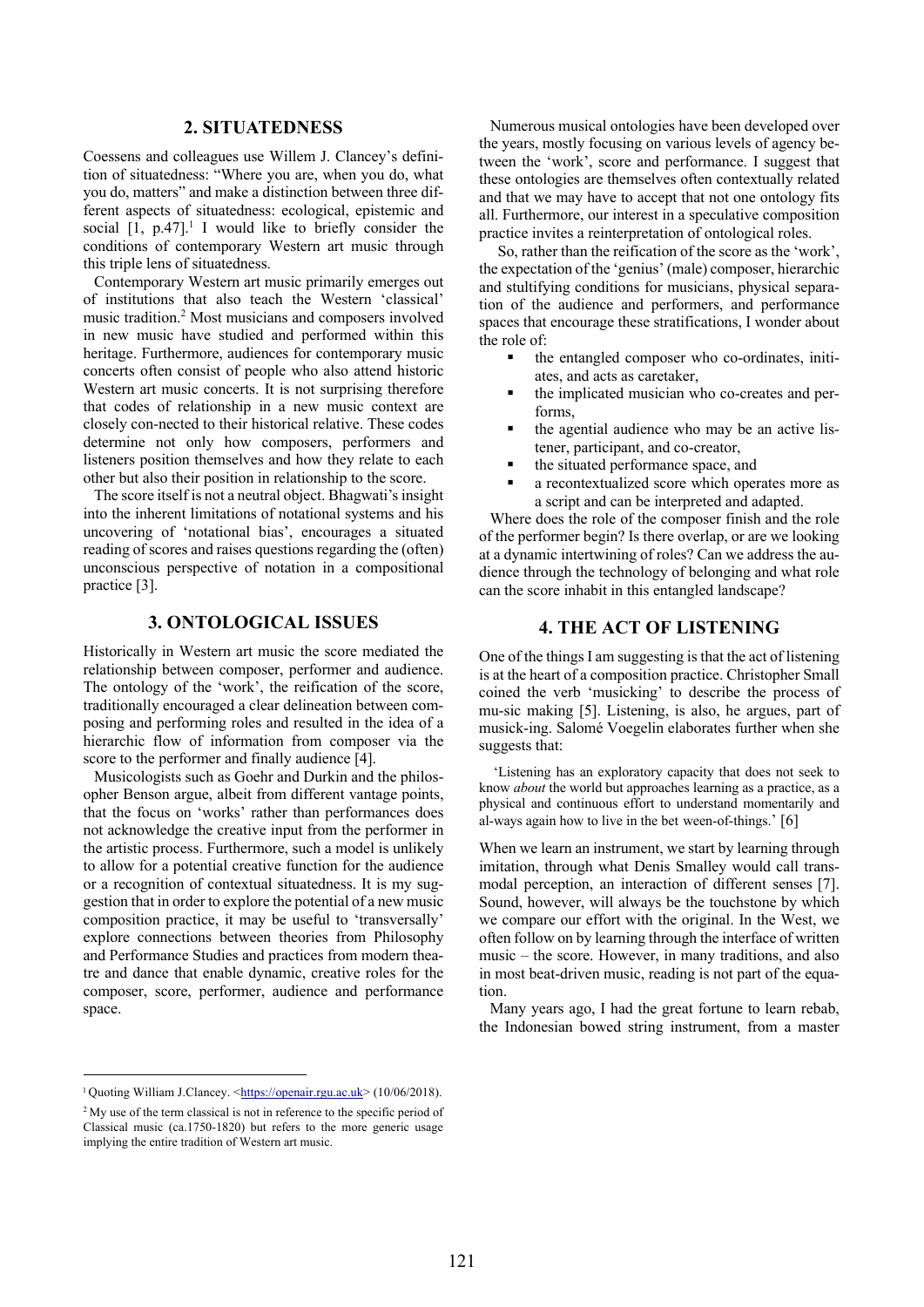musician. The only 'problem' was that we did not have a common spoken language.

I learned both how to play the rebab and also much repertoire, entirely by imitation. At first all I was trying to do was reproduce what he played, later on I started recognizing patterns of similarities, differences and consequences. The one note that was always performed microtonally sharp because the rebab played it at the same moment as the whole gamelan orchestra was also playing that note and it would not be heard as a distinct voice unless played slightly sharper than the rest, giving it a spectral advantage.

Where is the score in this process, where is the 'work'? As embodied and enculturated memory?

## **5. LISTENING IN TIME**

Earlier I mentioned that I saw listening as being at the heart of a composition practice. I'd like to preface that by saying listening in time, to time, through time. And as we know from Einstein, space and time are interconnected. Which leads us to the importance of situation – space/time – in a composition practice. Content and context are intertwined.

An attention to situational specificity would seem valuable in an age of increased globalisation and I would like to think it might encourage a compositional practice that responds to context and stimulates diversity. If we recognise that the score is not 'objective' but situated, how do we respond to this, how might this influence ourscore-making process?

I would like to invite you to notice the situation you are in right now, the sound, light, temperature and to change your spatial situation during this talk if you feel like it.

Last September I spent time in Zealandia, a bird sanctuary the size of the city of Amsterdam, that can be found in a valley within the hills of Wellington city, surrounded by suburbs. Zealandia has a 500 year plan, the time it takes a rimu, an endemic tree, to mature. The rain forest in the valley will only fully be adult and sustainable after 500 years.

Within the sanctuary I hear both native birds I've never heard before, but also sparrows and blackbirds, what we in Aotearoa call exotics, introduced by English colonials. And there's a plane overhead, flying to Australia, and the ubiquitous sound of suburban NZ – the motor-mower. We're still very much in the city, but the audio balance has been changed. Our listening incorporates an acknowledgement of the human influence, while we hear a whisper, a tantalising breath of how this valley was and what it will hopefully one day again become. We listen in time.

 We listen situationally, historically, geologically, mythologically, musically, bodily. Can we hold different ways of listening in our attention at the same time? And what might this mean for the type of score that we create? Furthermore, how do we create scores that are contextually responsive and that encourage a recognition of agency between all the actants?

**6. SPECULATIVE ONTOLOGIES**

Nicholas Cook proposes a shift to seeing scores as 'scripts in response to which social relationships are enacted' rather than 'texts within which social relationships are encoded' and I would like to extrapolate on this to also include the score as script wherein musical and extra-musical contributions from the musicians and audience are integrated and where different forms of listening may be en-acted [8, p.212]. In such an environment the score/ script has the ca-pacity to intra-act with the other actants, to create a com-plex web of connections. As Yolande Harris says, 'beyond theorizing the score in terms of notation, much can be learned from reconceptualizing the score as *relationship'.*

I would like to suggest an ontology of the score that em-braces an entangled *agential realism*. <sup>3</sup> Who and what is implicated in the different processes inherent in a score – the creation, the performance and the documentation pro-cess?

In this context, the notions of sympoiesis, and the anarchive might provide useful conceptual tools. Sympoiesis was first coined by environmentalist Beth Dempster and developed by Donna Haraway. Where Fischer-Lichte describes auto-poietic relationships between the performer and the audience, the 'feedback loops' present to some extent in all performance situations, Haraway suggests that nothing is completely self-organising, and that sympoiesis 'enfolds autopoiesis and generatively unfurls and extends it.'[10, p.58] This model of 'making with' seems useful when thinking about the ecology of a composition practice and the possible relationships between the various actants.

The notion of the anarchive can, I suggest, expand our understanding of the role of documentation. Massumi refers to an anarchive as a '*repertory of traces* of collaborative research-creation events. The traces are not inert, but are carriers of potential. They are reactivatable, and their reactivation helps trigger a new event which continues the creative process from which they came, but in a new iteration.' [11, p.6] I would suggest this could be a useful way of con-sidering the score after a performance – containing the possibility to include the embodied memory of the musi-cians as part of the anarchive and acknowledging the po-tential for situational adaptation in a score.

#### **7. BELONGING**

Let me now briefly focus on *Together#5.1*, one iteration in a series of works which explores potential creative relationships between the composer, musician, audience, performance situation and score. I will briefly outline how I hope this work encourages a social technology of belonging, new ways of listening and shared compositional responsibility. Karen Barad notes that 'Responsibility, … is a matter of the ability to respond. Listening for the response of the other and an obligation to be responsive to

<sup>&</sup>lt;sup>3</sup> As developed by Karen Barad, see for instance interview in [9].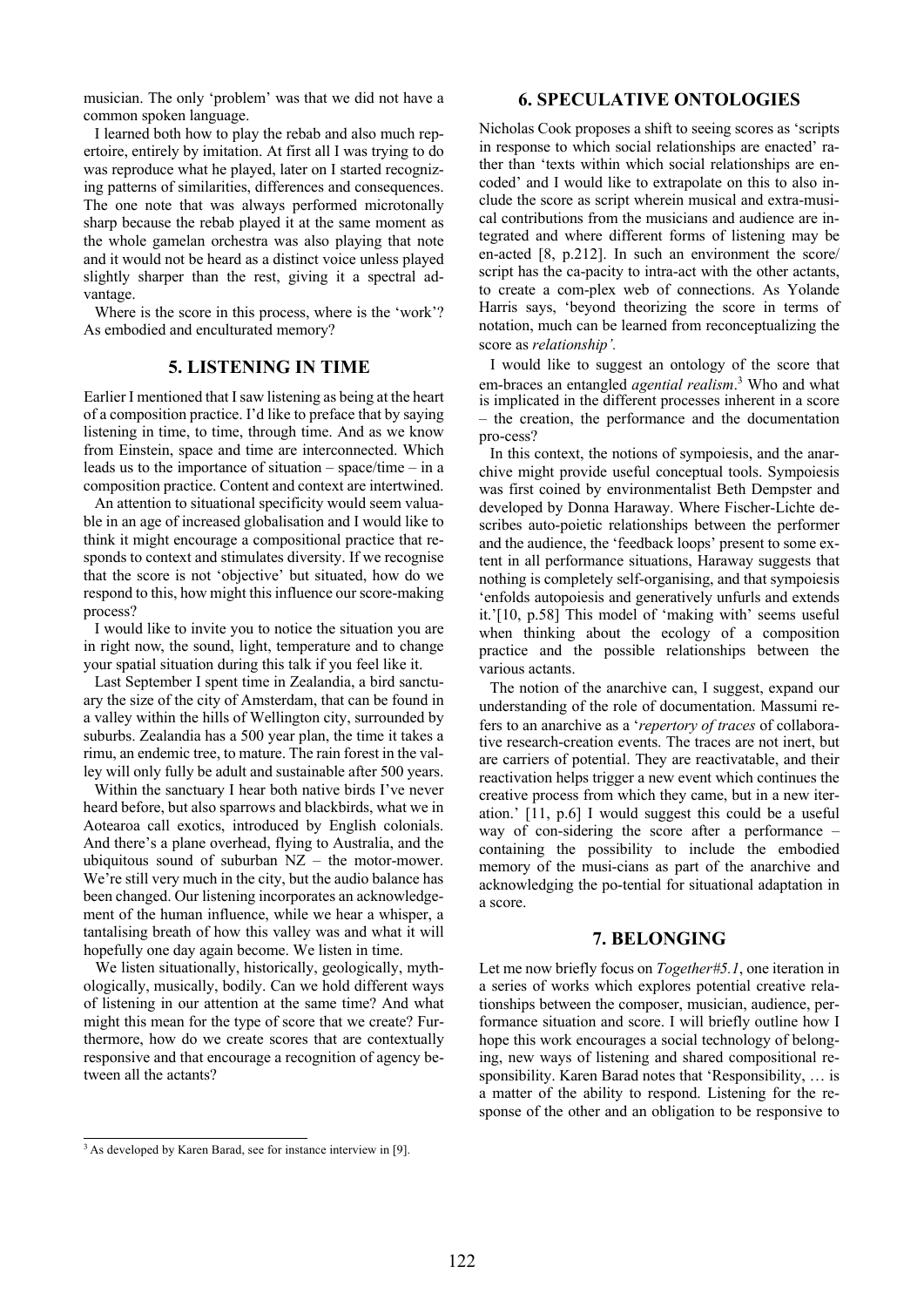the other, who is not entirely separate from what we call self.'[9, p.70]

Nestled within the score of *Together#5.1* are in fact four distinct layers of script: for the composer, musicians, audience and 'lay' people.

#### **7.1. The Composer**

The composer has a number of tasks to fulfil both before and during the performance. Firstly, she is required to make a field recording from outside the specific performance space, played back over a localised speaker during the first part of the concert. Secondly, she gives the audience their score before they enter the performance space and instructs them how to proceed. Finally, after the performance, she invites the audience to take part in a reflection, which may be a writing process or a discussion in small groups, depending on the specific context of the performance. I consider this reflection process to be part of the work and the oral transmission by the composer to also be part of the score.

#### **7.2 The Musicians**

Although a score of *Together#5.1* exists, it is of little use to the musicians, as the vertical relations during the piece are defined by each person's own heartbeat. In this sense, the work is a series of simultaneously played parts, with moments of alignment. The musical material is not demanding but the detailed written text requires close reading in order to negotiate the work. Furthermore, the musicians are entrusted with creating situational texts relating to the performance space. These could be of an anecdotal, geological, historical or pre-colonial nature. The musicians are requested to reflect on the dialogue between the order and content of these texts and the musical material. *Together* encourages a constant interplay of the musicians' attention to their own pulse, to the audio around them and to the form, which they create together.

#### **7.3 The Audience**

The reading process for the audience begins before they enter the hall. The composer offers them a folded paper containing text and images which invites them to participate, firstly by exploring the sonic space of the performance hall, then by following their own heartbeat while attending to the music. During the piece, the audience receive musical, graphic and textual cues to proceed through their score, including an invitation to hum and later sing and finally to follow a musician in a gradual collective decrescendo. In *Together#5.1* the audience are given opportunities to create relationships between the embodied rhythm of their own heartbeat and those of the musicians around them, to listen and respond to an entangled co-creation. Could we call this diffractive listening? Listening to a performance through the pulse of one own's body? To paraphrase Barad, listening to patterns of difference that make a difference.

#### **7.4. 'Lay' People**

An extra layer of agency occurs in the iteration *Together#5.1.* A role intertwined between the audience and the musicians. These are 'lay' people (whom Cardew might call 'musical innocents') who spend an hour with me before the performance, learning their score. Musicreading skills are not required, their script is a sheet of text instructions giving cues to navigate the work. This group function as both extra sound sources in the work and as support for audience participation.

#### **7.5. The Space**

As mentioned above, the space is also addressed*.* How does the space we are in influence our perception of the work? Where do we situate ourselves in the space as a musician/audience member/participant?

## **8. CONCLUSION**

In *Together#5* we consider the shared connection we have through our heartbeat and are encouraged to explore listening both to the other and ourselves. What if we decide we are all in this together? This search for a shared response-ability between all agents can I believe have both political and sonic consequences.

I'd like to end with a quote from Isabelle Stengers:

*'The problem for each practice is how to foster its own force, make present what causes practitioners to think and feel and act....which may also produce experimental togetherness amongst practices, a dynamics of pragmatic learning of what works and how. This is the kind of active, fostering 'milieu' that practices need in order to answer challenges and experiment changes, that is, to unfold their own force.'* [2, p.195].

### **9. REFERENCES**

- [1] K. Coessens, D. Crispin, and A. Douglas, The *Artistic Turn. A Manifesto.* Leuven University Press, 2009.
- [2] I. Stengers, "Introductory Notes on an Ecology of Practices", *Cultural Studies Review*, vol 11, no.1, pp. 183-196, 2005.
- [3] S. Bhagwati, "Notational Perspective and Comprovisation", in *Sound & Score: essays on sound, score and notation,* ed. P. de Assis, W. Brooks, and K. Coessens. Leuven University Press, 2013, pp. 165-177.
- A. Durkin, *Decomposition A Music Manifesto*, [4] Pantheon Books, 2014.
- C. Small, *Musicking. The Meanings of Performing*  [5] *and Listening,* Wesleyan University Press, 1998.
- S. Voegelin, *The Political Possibility of Sound*, [6]Bloomsbury Academic, 2019.